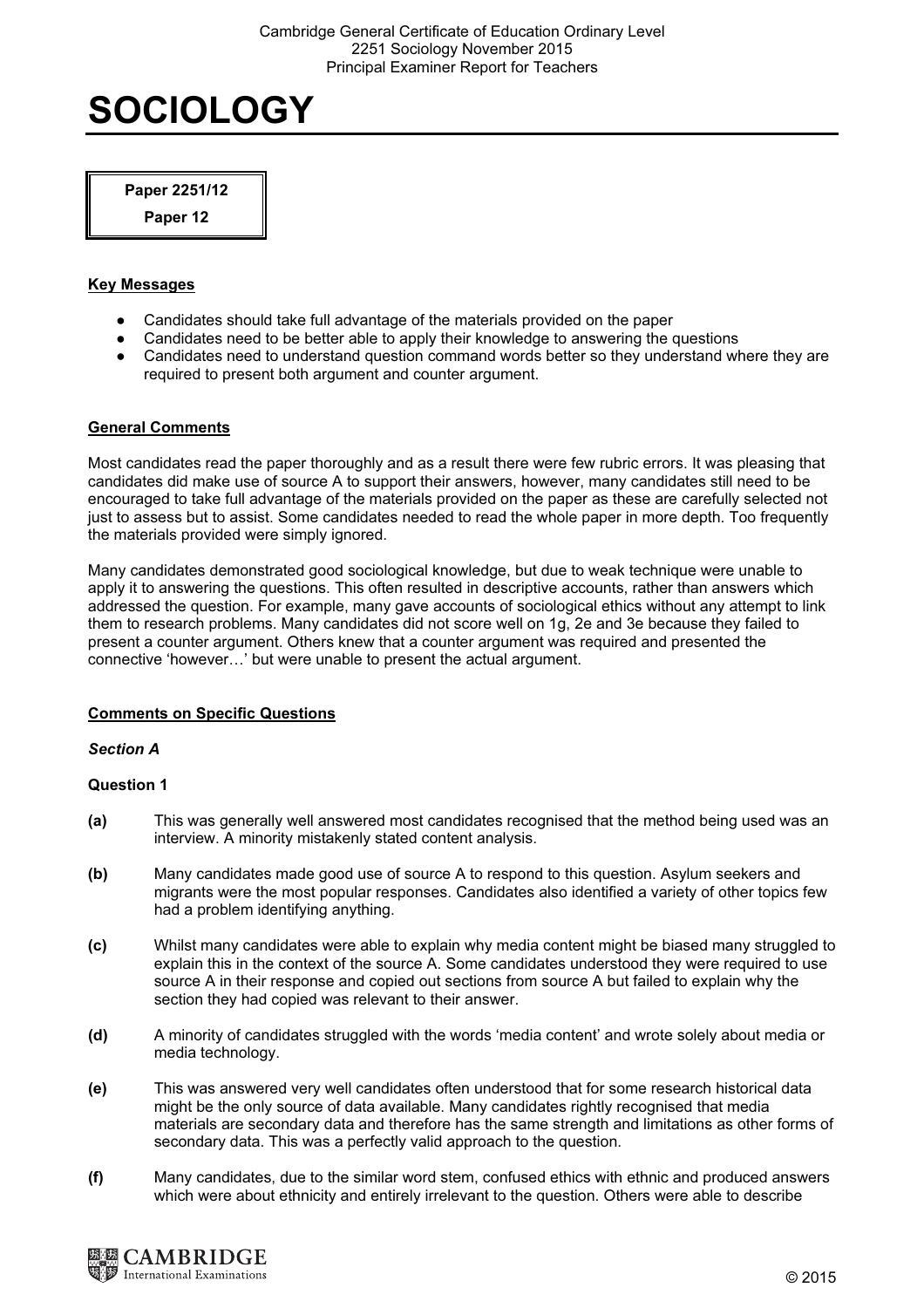their knowledge of ethical issues but were unable to link them to research problems. Candidates frequently discussed ethics in the context of observation, linking covert observation to issues of consent and overt to the Hawthorne effect. Some made links to having to abandon research because those observed were involved in illegal activities. The best responses looked at a range of research methods including experiments and interviews. They included a range of ethical issues most frequently doing no harm. These issues were clearly linked to ways in which ethical concerns might impact research outcomes. The impact on validity was quite widely discussed, as was the ability to find primary data on some topics at all i.e. because of ethical concerns some research is not acceptable.

(g) Candidates sometimes struggled with the term media content. They mistakenly spoke about using media technology like video, in research e.g. to record interviews. Candidates understood that media content was secondary data and this impacted on its validity, others drew on the details in source A and discussed issues like exaggeration and stereotyping, some used their knowledge of the media topic which was also a valid approach. Few candidates presented a counter argument, but those who did rightly recognised that certain types of media content, such as live broadcasts, could be very valid.

## Question 2

- (a) Lots of candidates appeared unfamiliar with this term or confused it with socialisation or social control. This question was frequently misinterpreted. Candidates often did better where they contextualised the term e.g. making links to culturally relative gender roles.
- (b) This question was very well answered. On the whole candidates were able to identify two age groups. Adults and teenagers were the two most popular groups. Most were able to describe these life stages with greater accuracy. A minority confused age with agencies of socialisation or gave an age range rather than age group. Some mistakenly talked about 'motherhood' or 'parenthood'. Surprisingly candidates who were struggling to identify a group were unable to take the clue from Question 2(c) which made reference to 'old age'.
- (c) Many struggled to demonstrate that experiences differ between cultures, beyond saying the old were not respected in some societies, but are respected in others. Answers often lacked range or sociological language.
- (d) Many candidates gave common sense responses that did not go beyond 'children do not know right from wron'. Many candidates gave simple answers relating to play or children being in need of protection. Very few reached the top marks available. The very best referred to media representation of children, modern industrial societies being more child centred and legal protection available to children. Some recognised that childhood for some, was dominated by war and hardship.
- (e) Many candidates did not have a sound grasp of the concept of social construction and others failed to present a counter argument offering one sided answers. A very high number of candidates answered this question without referring to social construction and simply answered by writing about childhood in general or socialisation in lots of detail and therefore failed to access the higher bands. Very few candidates discussed the biological arguments related to childhood but lots managed to draw comparison between children that were protected and those that have to work.

- (a) Whilst many candidates understood racism they could not articulate the institutional part which places the term within the context of organisations, the state.
- (b) Candidates sometimes ignored the "young people" in the question. Good answers tended to look at education and relations with the police/law. A number of candidates did write of legal restrictions designed to protect young people and hence got no credit.
- (c) Many candidates confuse prejudice with discrimination and hence many answers looked at general inequality via work, wages and education rather than specific examples of prejudice.

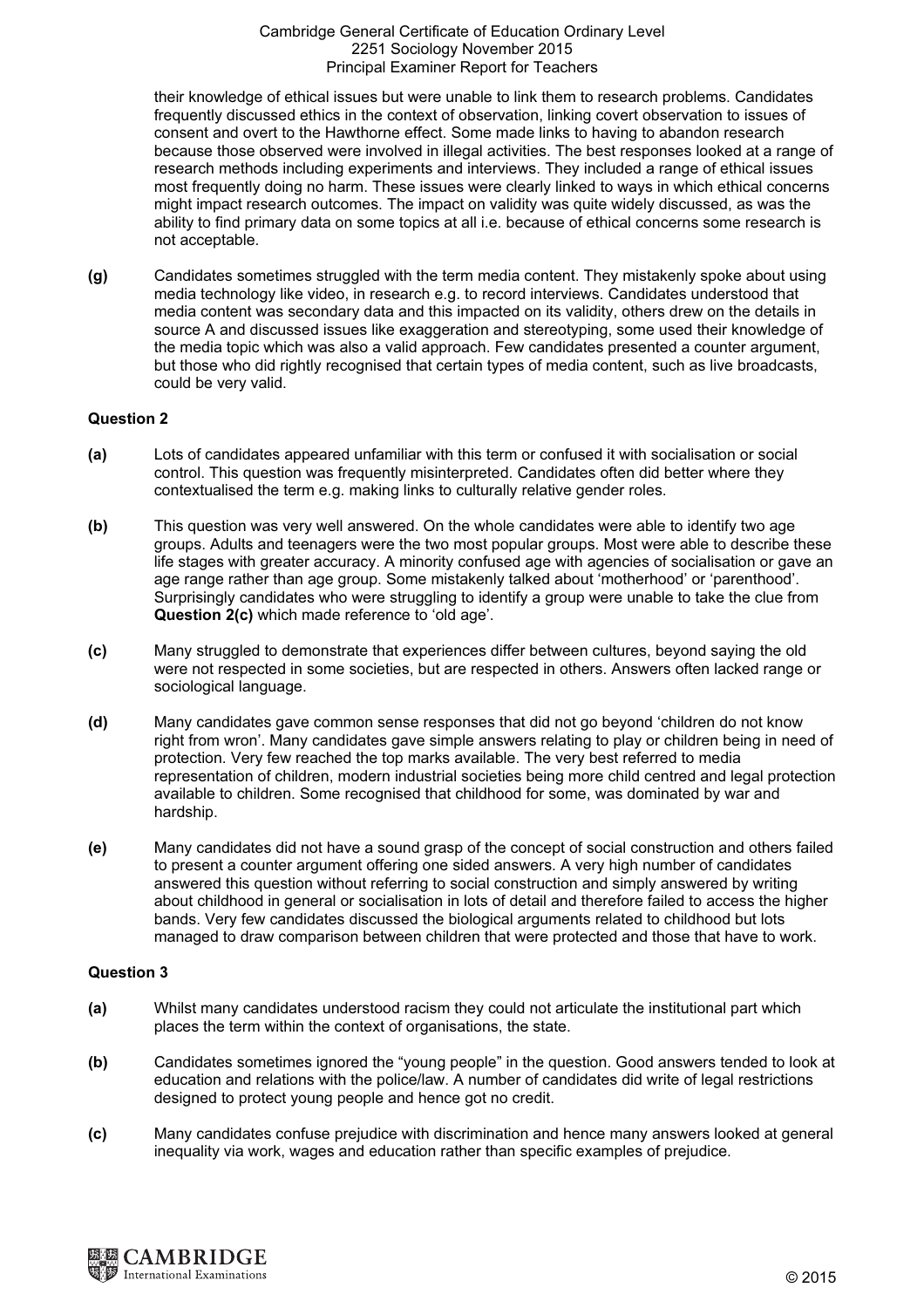- (d) Most candidates' responses to this question discussed examples of prejudice and discrimination experienced by minority groups in general without focusing on the question. Better responses demonstrated an understanding of scapegoating, citing possible reasons why it was of benefit, along with appropriate reference to sociological theory. Particular good reference to Marxist theory was made by some candidates who recognised the link to dominance of the bourgeoisie.
- (e) There were some excellent responses to this question, some candidates' responses demonstrated a well-developed knowledge and understanding of the nature of racism. These responses were generally supported with reference to a variety of issues, examples and global differences of experiences. Some candidates' responses, however, were one sided, generally arguing that racism is inevitable without any consideration of the impact of anti-racism legislation or attempts at social integration. A significant number of candidates discussed reasons for social inequality, generally rather than focusing on racism.

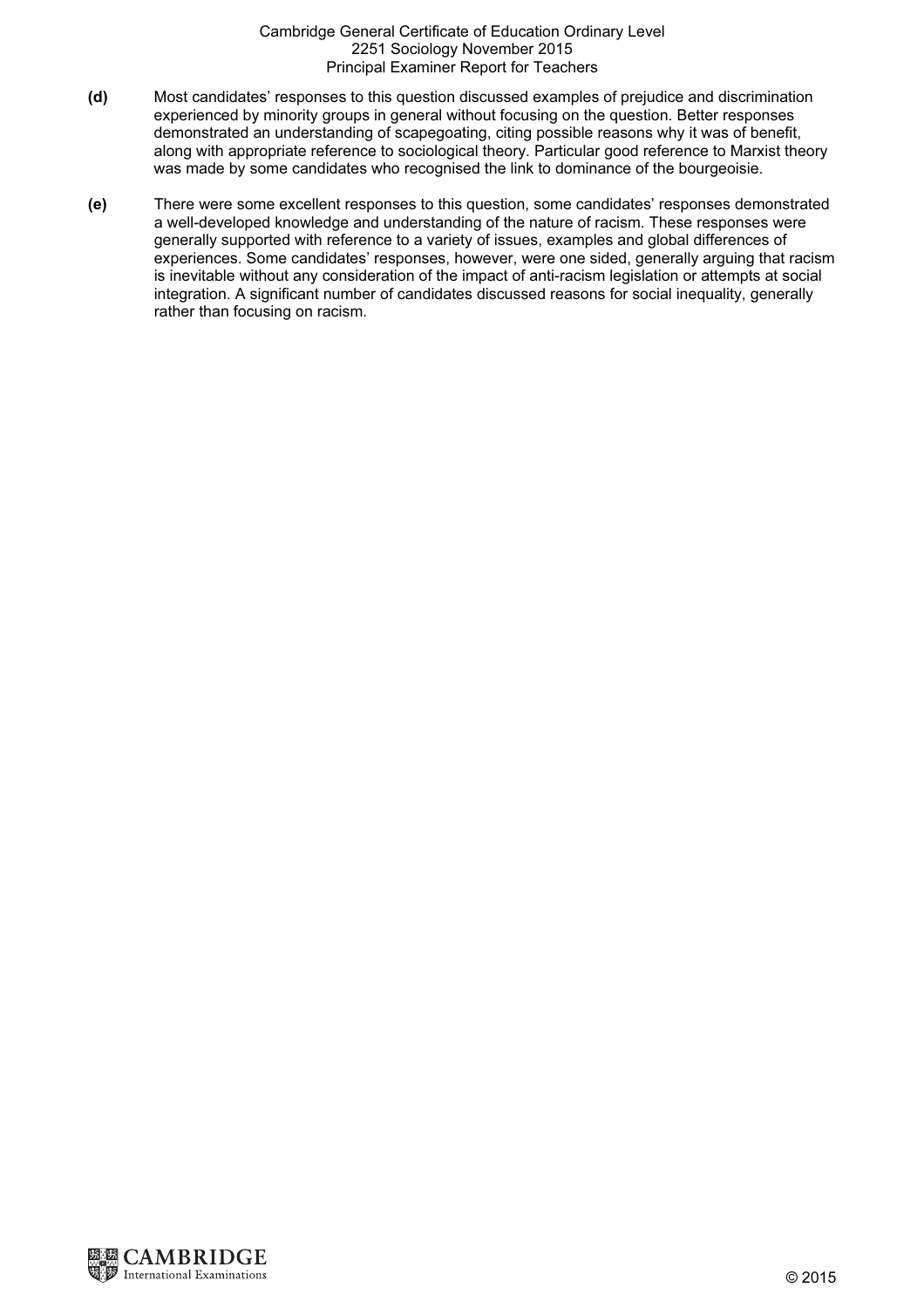Paper 2251/13

Paper 13

## Key Messages

- Candidates showed excellent understanding of key terms
- Candidates need to be better able to apply their knowledge to answering the questions
- Candidates need to understand question command words better so they understand where they are required to present both an argument and a counter argument.

# General Comments

Most candidates understood the requirements of the paper, there were few rubric errors. It was pleasing that candidates had good knowledge of the key terms from the syllabus and that many did make use of source A to support their answers. Many candidates do, none the less, still need to be encouraged to take full advantage of the materials provided on the paper as these are carefully selected not just to assess but to assist. Some candidates needed to read the whole paper in more depth. Too frequently the materials provided were simply ignored.

Many candidates demonstrated good sociological knowledge, but due to weak technique, were unable to apply it to answering the questions. This often resulted in descriptive accounts rather than answers which addressed the question. Many candidates did not score well on 1g, 2e and 3e because they failed to present a counter argument. Others knew that a counter argument was required and presented the connective 'however…' but were unable to present the actual argument or only offered a brief limited counter argument.

# Comments on Specific Questions

## Section A

- (a) Most candidates were able to identify the method being used as 'interview', better answers identified unstructured interview.
- (b) The most common responses were 'time consuming' and 'expensive' although there were a range of other possible responses, few consider them.
- (c) There were many generic answers to this question, which did not consider the information in source A. Better responses looked at the skill required to conduct the research and the opportunity for the interviewee to respond openly.The phrased 'adapted from' caused confusion for some candidates who seemed to think that this made the information more valid.
- (d) Generally this was answered well, candidates identifyed the ease with which the responses could be collated and turned into statistics making generalisation easy and trends apparent. Many gave generic responses like 'it is cheaper', but this is not necessarily a valid response as cost would be relative to the size of the research population.
- (e) This was generally well answered, many identifying strengths like participants gaining confidence from other members of the group and limitations such as one group member dominating the discussion. Some candidates talked about interviews in general rather than group interviews and therefore did not score well.

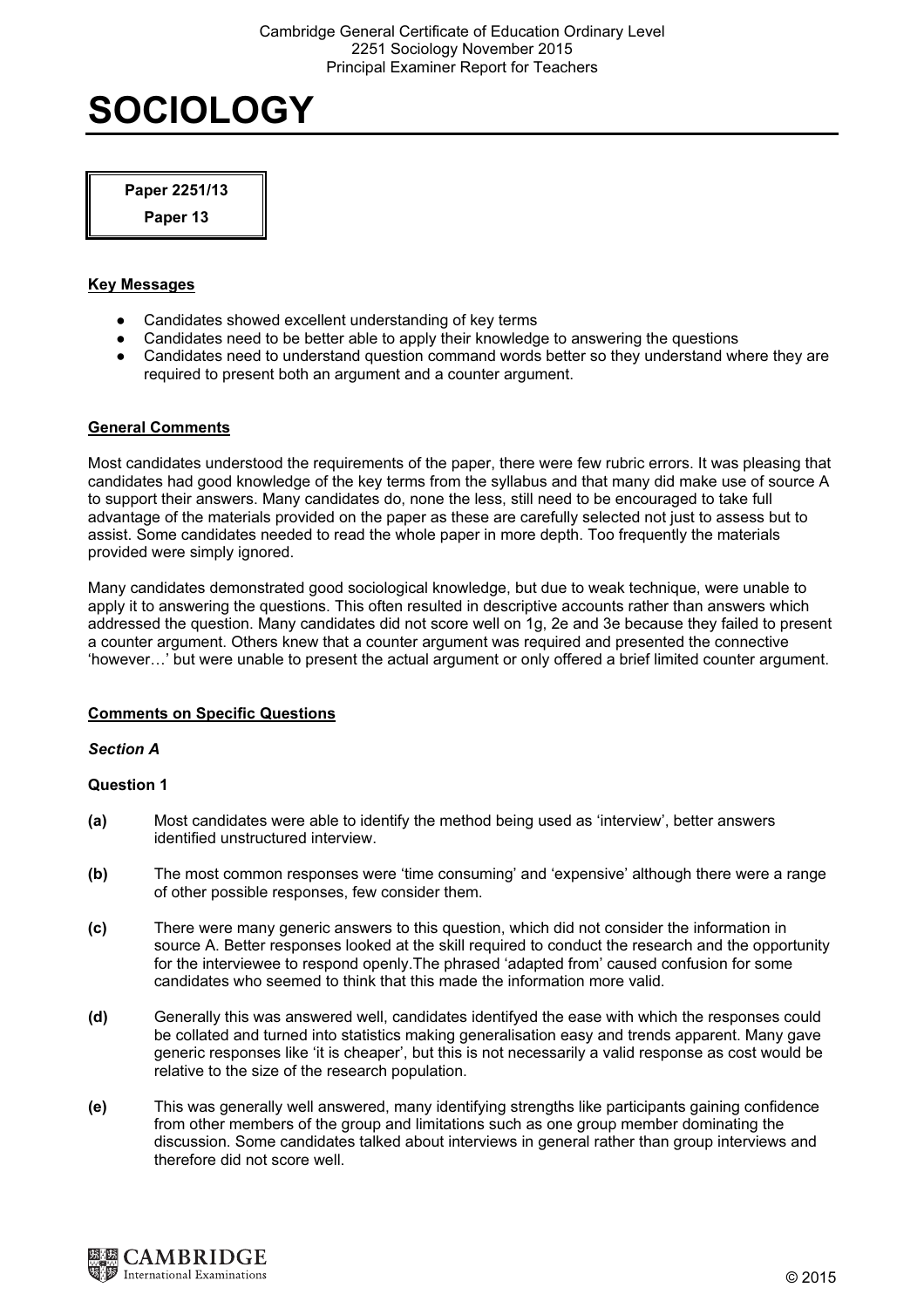- (f) This was generally well answered, although a minority of candidates described qualitative methods in general without explaining why positivists would not use them. A small minority confused qualitative and quantitative methods.
- (g) Most understood that there was some aspect of bias in most research. A lot talked about the 'Hawthorne effect' and the 'interviewer effect'. These concepts were widely known and well understood. Few candidates considered factors such as, why it is important to gain a rapport or confidence of the subject. A lot of candidates struggled to provide a counter argument to this question. Those who did, either took the view that it depended on the type of research being carried out or the skills of the researcher, both approaches were equally valid.

### Question 2

- (a) This question was answered well most candidates understood the term.
- (b) Candidates had little problems with this question. Most identify two types of youth culture.
- (c) Many candidates did this well, they were able to talk about globalisation, the Internet, social media and the influence of western music.
- (d) Many candidates were able to describe youth cultures but they often struggled to explain why young people might reject main stream norms and values, those who showed some understanding mostly talked about rebellion and the need to belong to the peer group.
- (e) Generally this was answered well, most candidates not only considered the role of the peer group but also presented a counter argument that considered the media, often concluding that the media was more important.

- (a) This term was well understood and well answered.
- (b) Generally well answered. Class, ethnicity and gender were frequently identified and most clearly described. A minority failed to score because they confused 'sex' with 'gender'.
- (c) Whilst there were some strong answers to this question with an awareness of the new right perspective, many did not get much beyond: 'the poor stay poor because they are happy to live on benefits'. There was a general failure to grasp the notion that work might be neither profitable nor affordable because benefits were taken away as employment was gained. The concept of dependency was often well understood and the term 'culture of poverty' appeared in many better answers.
- (d) Better responses showed a good grasp of the concept of 'status' and the various social factors which contribute to status. Some responses, however, did not get beyond 'they lack experience or employment'. Many answers lacked range and specific sociological knowledge.
- (e) Better responses considered disengagement and ageism, few consider factors like 'grey power', wealth and longevity. Answers often simplistically talked about the elderly being weak. Better responses understood that other social characteristics may be more important than age.

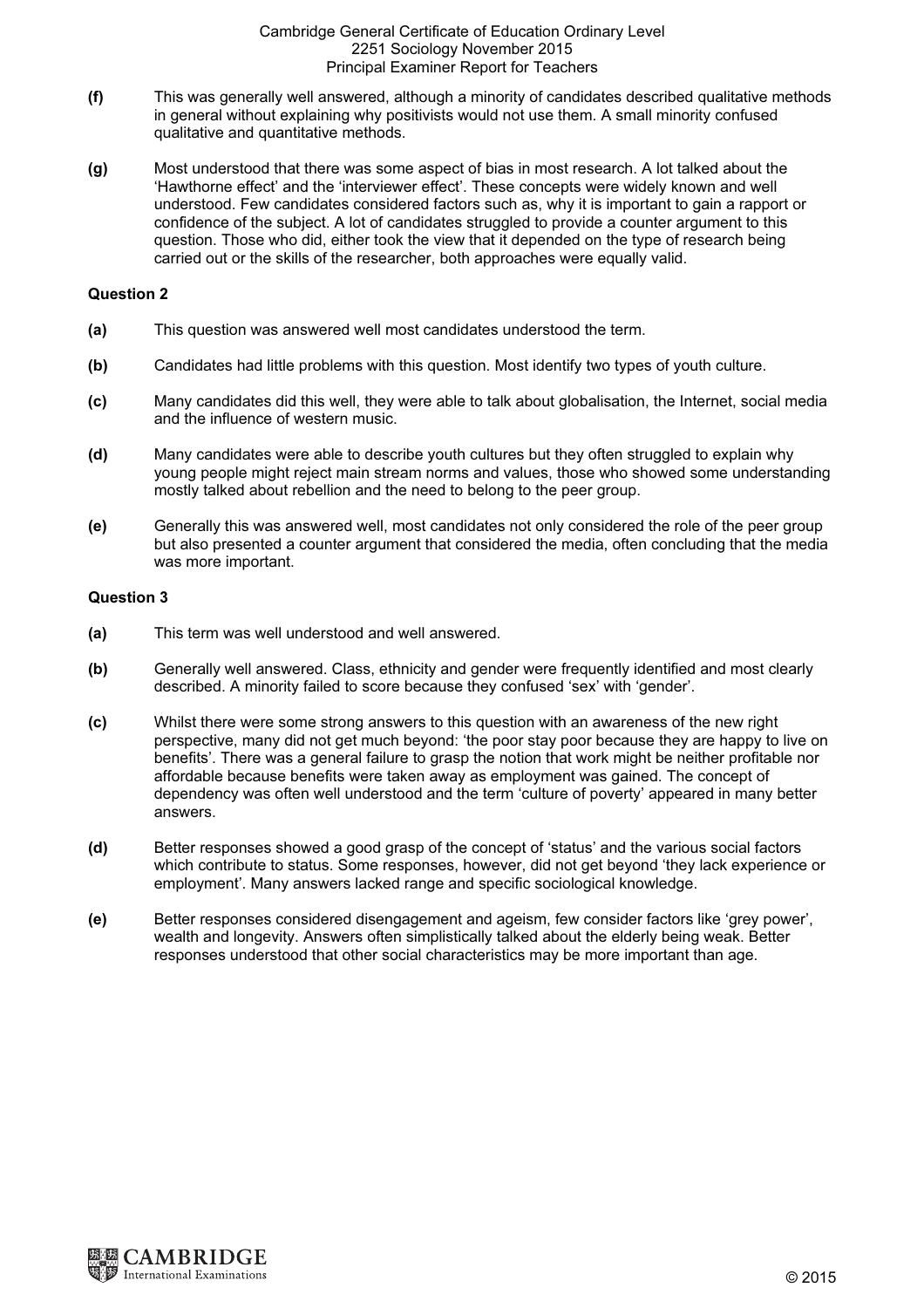Paper 2251/22

Paper 22

# Key Messages

Centres are to be congratulated on the quality of work produced by candidates in the new assessment for IGCSE/O Level Sociology. A lot of excellent responses were seen, demonstrating a real engagement with the issues and a clear consideration of how and why societies are changing. Both topical and local examples were well used to substantiate points made and these complimented the more traditional sociological studies, theories and concepts well. No rubric errors were seen in the examination session which is excellent.

Below are some specific messages that should help Centres to effectively prepare their candidates for the examination:

- Prepare the candidates for the exam by practising lots of exam style questions in timed conditions and emphasise how to make the point and develop it without going into too much unnecessary descriptive detail;
- Ensure what is being written specifically addresses the issues raised in the question;
- Refer to sociological terminology, theory and concepts (using the specific vocabulary) as this will raise the overall quality of the answer;
- Only use sociological sources / references when candidates are certain of the material they are citing and where it is relevant to the question;
- Do not repeat questions in the answer or define terms in the question get to the point and focus on making material relevant to the set question;
- Ensure candidates substantiate their work with sociological evidence:
- Use the marks per question as guidance as to how much is to be written for a particular question;
- Encourage candidate's to use their reading time to carefully read the questions, decide on the two options they will answer and to 'thought shower' appropriate ideas for their answers;
- On part (e) questions, ensure that candidates have a balanced argument that considers both sides of the debate. This needs to include a range of points for each side (look for a minimum of 3 for and 3 against) that are well developed and evidence based with a justified conclusion. Sociological concepts are expected to be used here.

# General Comments

In general there appeared to be the full range of quality of answers on the paper. The most popular questions answered by candidates appeared to be on the family and education topics with a lesser number answering on crime and very few at all on the media.

It was pleasing to see how many candidates were well prepared for the new 15 mark questions. There were many essays of appropriate length covering a range of points and with a good understanding of different sides of the issue in question. A surprising number of candidates, however, either gave no response or gave one-sided answers on the 15 mark (e) questions. Further guidance could be given to encourage candidates to develop points, to have balanced answers covering both 'for' and 'against' arguments and for the 'against' side to think of alternatives rather than just a negation of the 'for' side. A considered conclusion should also be included by candidates in the 15 mark question. Some candidates wrote long and unnecessary introductions that were descriptive in nature which did not get marks; for example, on 1(e) there were sometimes lengthy accounts of how society used to be less child centred before answering the question set.

Candidates should be encouraged to organise their longer answers into paragraphs and to develop each idea. They should also be discouraged from trying to apply named sociologists, theories or concepts when these are not relevant to the question.

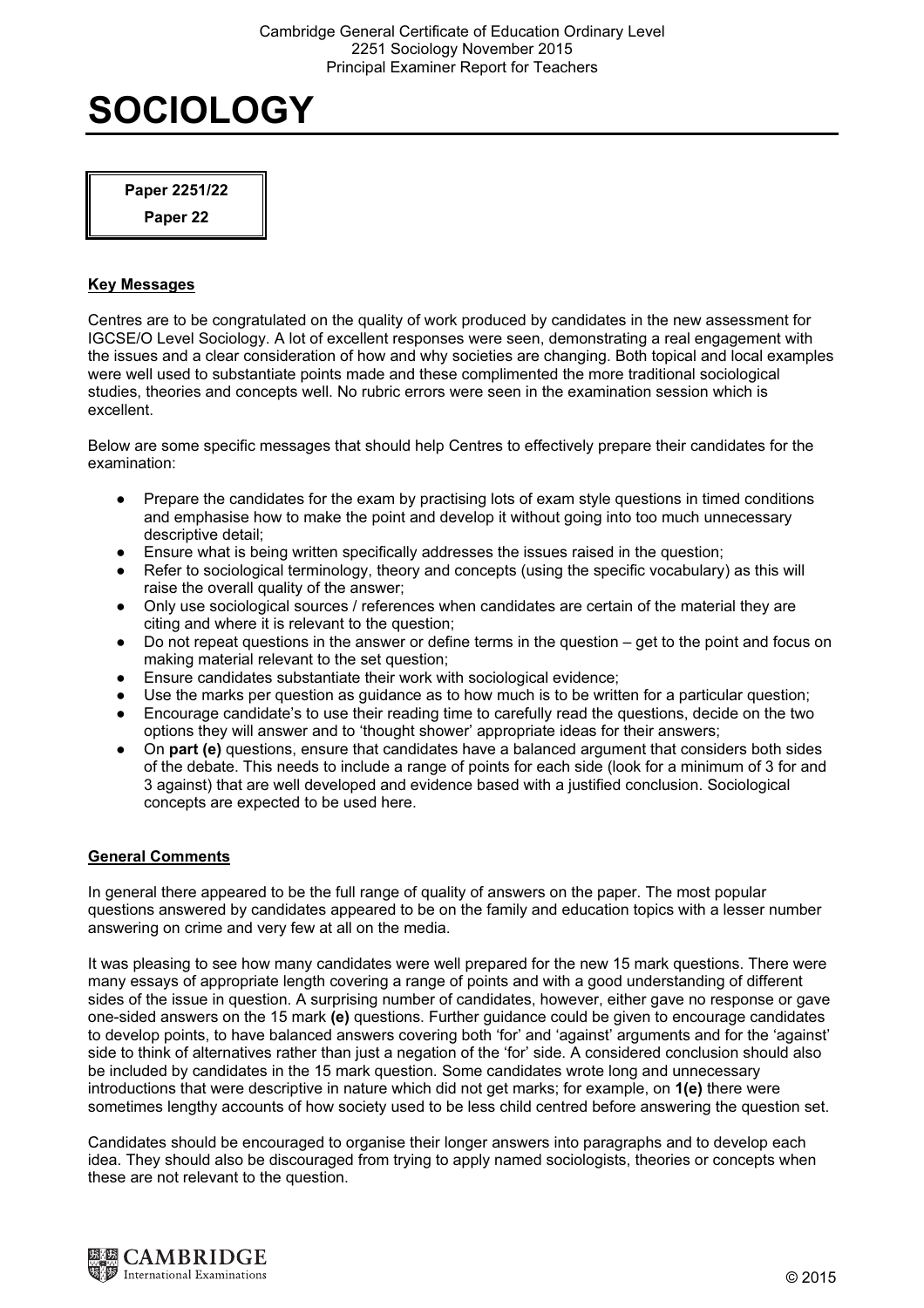A small number of candidates wrongly labelled questions which could have misled Examiners in terms of mark allocation. For example whilst answering Question 2e, the candidate wrongly labels it as 2d.

## Comments on specific questions

## Comment

## Question 1

- (a) Most candidates found the definition of beanpole families difficult. A common error was the tendency of some candidates to refer to it as a form of nuclear family and a few, just as a variation of the extended family. On the whole, accurate definitions were lacking.Centres need to ensure that all aspects of the specification, including key concepts and terms are covered in the exam preparation.
- (b) This was the most successfully answered question in this section. A significant majority of candidates were able to correctly identify and describe two types of families other than beanpole families. A good range of types featured, though predominantly nuclear, extended and single parent.
- (c) There were many common sense answers, with a lack of key concepts apart from norms and values. There were however, some excellent answers which used a wide range of points, particularly those that addressed gender identities and roles and engaged with specific processes such as imitation. Having successfully identified families as passing on norms and values to babies, some candidates could not accurately unpack or develop the identified point.
- (d) One of the better answered questions with many candidates able to discuss several points, such as increasing independence of women, high expectations, changes in law, changes in attitude, loss of stigma, secularisation. Some candidates engaged very conceptually with the question which was excellent to see. Others had several points that were not always very sociological in focus. Weak responses included list-like answers which focused on generic, common sense reasons such as having an affair.
- (e) A fair number of candidates did not understand child-centeredness with some confusing the term for child centres. Some, whist making assertions that family life today is child-centred, proceeded to give evidence to the contrary. Some candidates wasted time on historical analysis. For those who understood the question, common evidence against child-centeredness was the dark side of family life where children are abused, neglected and even involved in child labour. Reference to sociological perspectives and concepts needed to be better integrated into responses.

- (a) This was generally done well. Some candidates found an accurate definition of hidden curriculum difficult. Few wrongly made reference to learning at home and less commonly, at the workplace.
- (b) Many clear and good answers seen, with some less obvious functions (such as instilling a sense of patriotism) appearing. A significant minority misunderstood 'functions', discussing formal and informal education instead and so did not get marks.
- (c) Most candidates were able to explain fairly well the key differences between state schools and private schools. A number of responses were somewhat 'commonsensical' but often managed to develop more than two points. The most successful answers also incorporated key terms and concepts.
- (d) Most candidates showed some sociological knowledge and understanding of setting and streaming. Labelling, self-fulfilling prophecy and anti-school subculture were common concepts identified by candidates. A few excellent candidates engaged with the question conceptually throughout. A surprising number, however, had a fairly limited grasp of setting and streaming and how it linked to life chances often focusing instead on home factors which could not be credited.
- (e) A fair number of candidates did not appear to understand meritocracy. Whist making assertions that education is meritocratic, some proceeded to give evidence to the contrary. Some candidates,

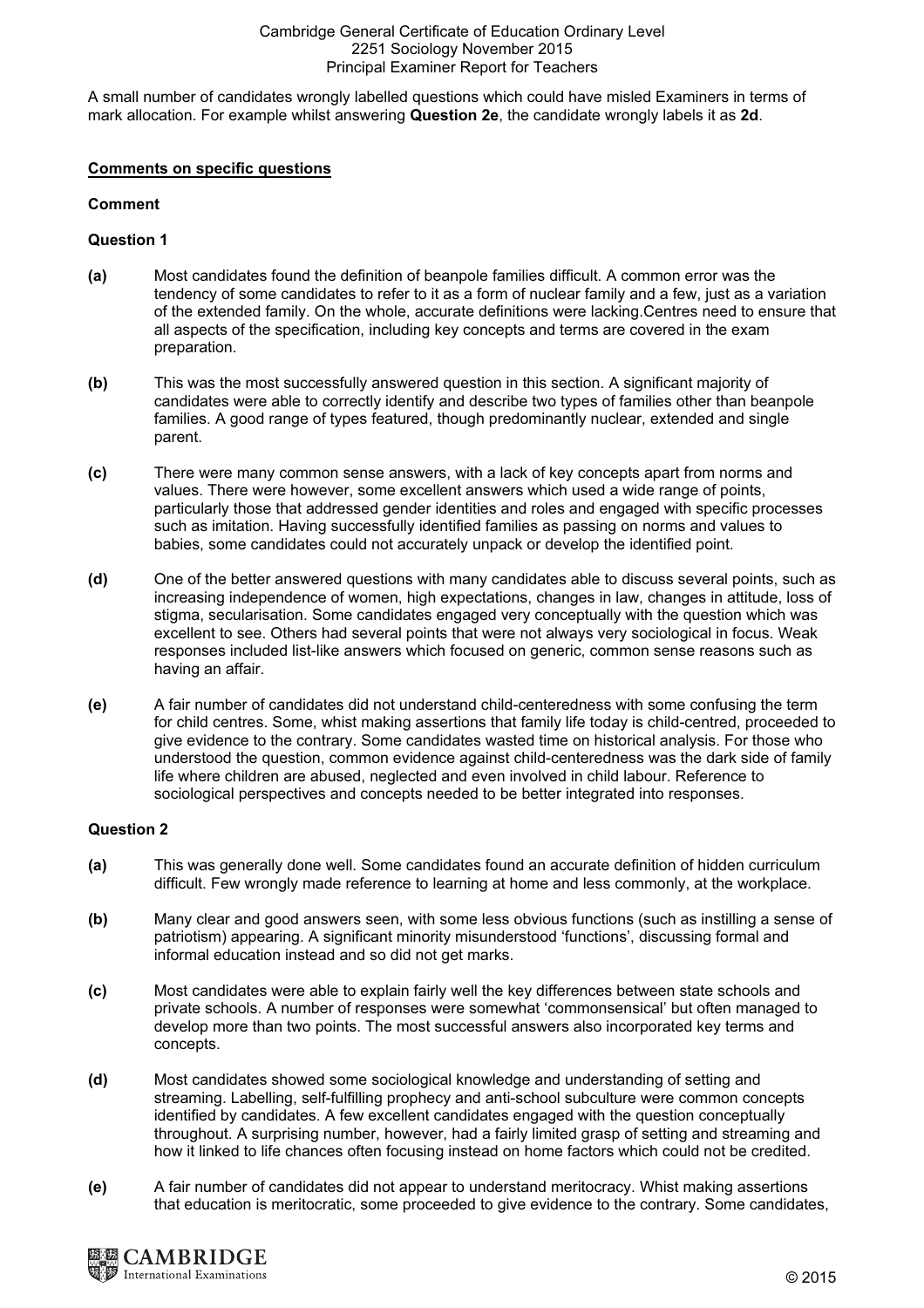however, engaged with the question conceptually and theoretically and moved on to make sound, well argued judgements. Common responses across all mark bands included the idea of equal opportunities. Opposing arguments often centred on factors outside School that could then have an effect inside such as material deprivation, cultural deprivation and so on.

## Question 3

- (a) Generally well answered, although a number missed out on 2 marks by only giving a partial definition.
- (b) This was successfully answered on the whole. A good number of candidates were able to correctly describe two agencies of social control, though a minority of candidates described the two types of social control rather than agencies and hence lost valuable marks.
- (c) Crime was well understood but there was some confusion here over deviance and how it differs from crime. Some candidates were confused when making points about the relativity of both crime and deviance, some arguing that crime is not relative, for example. Many answers focused on examples rather than explanation of differences.
- (d) There were some good answers seen relating to hacking and cyber crime. However, some answers were about technology generally rather than new technology, for example discussing how violence on TV could be imitated. Others were about new technology but old crimes (e.g. thieves wanting to steal smart phones). Most candidates showed basic sociological knowledge and understanding of why new technologies are leading to new crime being committed. Examples abounded but sometimes clear technological reasons for new crimes were not evident. Relatively few candidates engaged with the question conceptually and attained top marks here.
- (e) A good number of candidates understood this question but their responses sometimes lacked range. Hence relatively few engaged with the question conceptually and theoretically and moved on to make reasoned judgements. Arguments for, tended to centre on the severity of punishments, deterrence etc. Some candidates neglected the informal agents and thus lost the opportunity to evaluate as effectively as they could have done.

- (a) Very few candidates who attempted this section could accurately define the term newsworthy.
- (b) Again, many candidates seemed unable to properly identify and describe news values though sensationalism. Celebrity culture did feature fairly prominently on the better responses.
- (c) Many candidates were unable to explain media representations of the lifestyles of young people. A large number of responses were very 'commonsensical' and poorly developed. The candidates that did better tended to focus on the negatives, discussing 'delinquency' and 'trouble-making'. A small number of answers used terms such as folk devils and stereotype and were able to discuss negative aspects of young people's behaviour well.
- (d) Candidates here often discussed child safety and the necessity to guard state secrets, though many showed very little sociological knowledge and understanding of censorship of the media, so conceptual knowledge was not strong here.
- (e) The best candidates here framed their answers in terms of pluralism 'v' Marxism and had a real debate. A significant number of responses, however, demonstrated only a limited sociological understanding of the details of the pluralist view. Some brought in media effects theories which were not always relevant to the case being made.

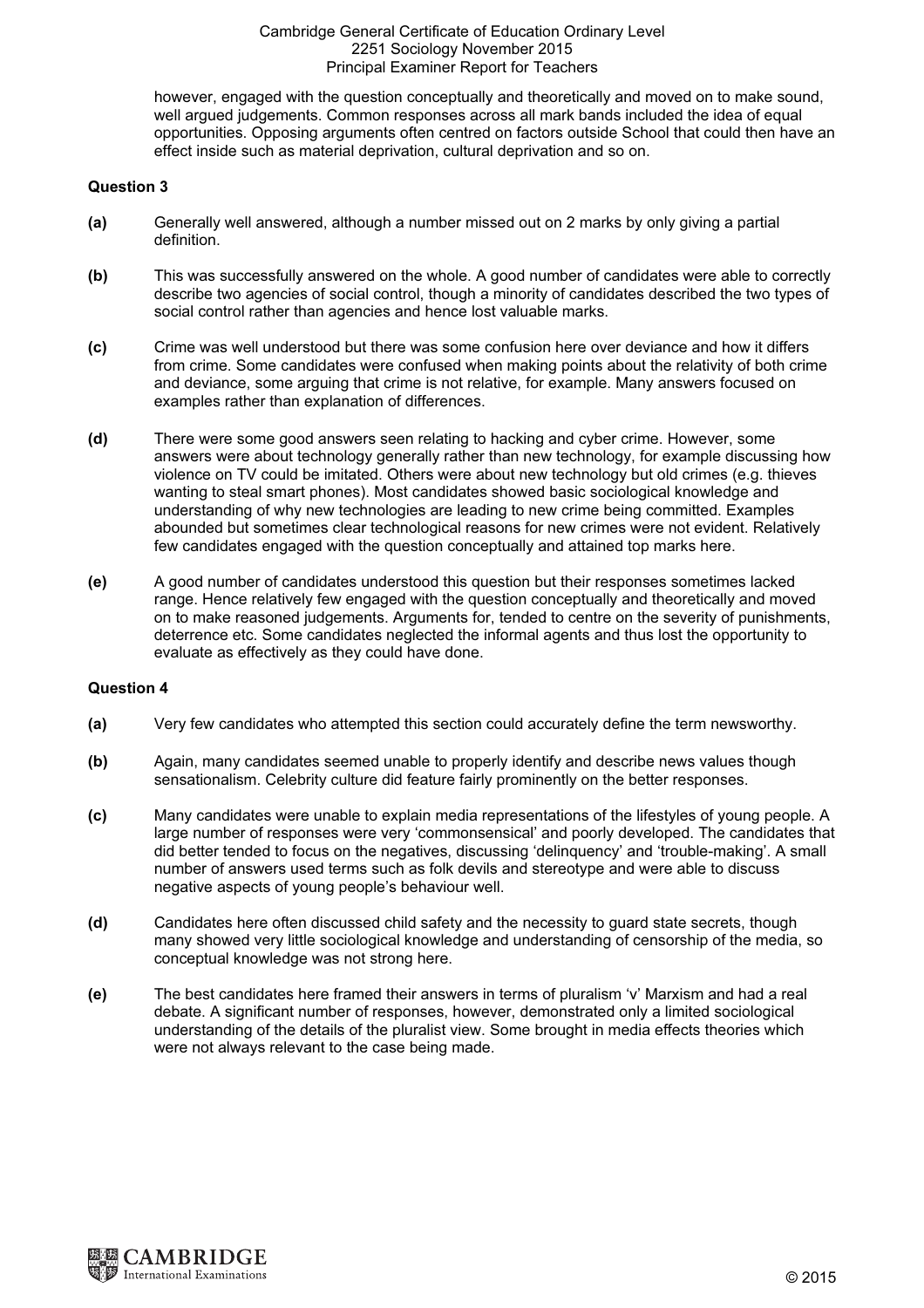Paper 2251/23

Paper 23

# Key Messages

Centres are to be congratulated on the quality of work produced by candidates in the new assessment for IGCSE/O Level Sociology. A lot of excellent responses were seen, demonstrating a real engagement with the issues and a clear consideration of how and why societies are changing. Both topical and local examples were well used to substantiate points made and these complimented the more traditional sociological studies, theories and concepts well. No rubric errors were seen in the examination session which is excellent.

Below are some specific messages that should help Centres to effectively prepare their candidates for the examination:

- Prepare the candidates for the exam by practising lots of exam style questions in timed conditions and emphasise how to make the point and develop it without going into too much unnecessary descriptive detail;
- Ensure what is being written specifically addresses the issues raised in the question;
- Refer to sociological terminology, theory and concepts (using the specific vocabulary) as this will raise the overall quality of the answer;
- Only use sociological sources / references when candidates are certain of the material they are citing and where it is relevant to the question;
- Do not repeat questions in the answer or define terms in the question get to the point and focus on making material relevant to the set question;
- Ensure candidates substantiate their work with sociological evidence:
- Use the marks per question as guidance as to how much is to be written for a particular question;
- Encourage candidate's to use their reading time to carefully read the questions, decide on the two options they will answer and to 'thought shower' appropriate ideas for their answers;
- On part (e) questions, ensure that candidates have a balanced argument that considers both sides of the debate. This needs to include a range of points for each side (look for a minimum of 3 for and 3 against) that are well developed and evidence based with a justified conclusion. Sociological concepts are expected to be used here.

# General Comments

In general there appeared to be the full range of quality of answers on the paper. The most popular questions answered by candidates appeared to be on the family and education topics with a lesser number answering on crime and very few at all on the media.

It was pleasing to see how many candidates were well prepared for the new 15 mark questions. There were many essays of appropriate length covering a range of points and with a good understanding of different sides of the issue in question. A surprising number of candidates, however, either gave no response or gave one-sided answers on the 15 mark (e) questions. Further guidance could be given to encourage candidates to develop points, to have balanced answers covering both 'for' and 'against' arguments and for the 'against' side to think of alternatives rather than just a negation of the 'for' side. A considered conclusion should also be included by candidates in the 15 mark question. Some candidates wrote long and unnecessary introductions that were descriptive in nature, which did not get marks.

Candidates should be encouraged to organise their longer answers into paragraphs and to develop each idea. They should also be discouraged from trying to apply named sociologists, theories or concepts when these are not relevant to the question.

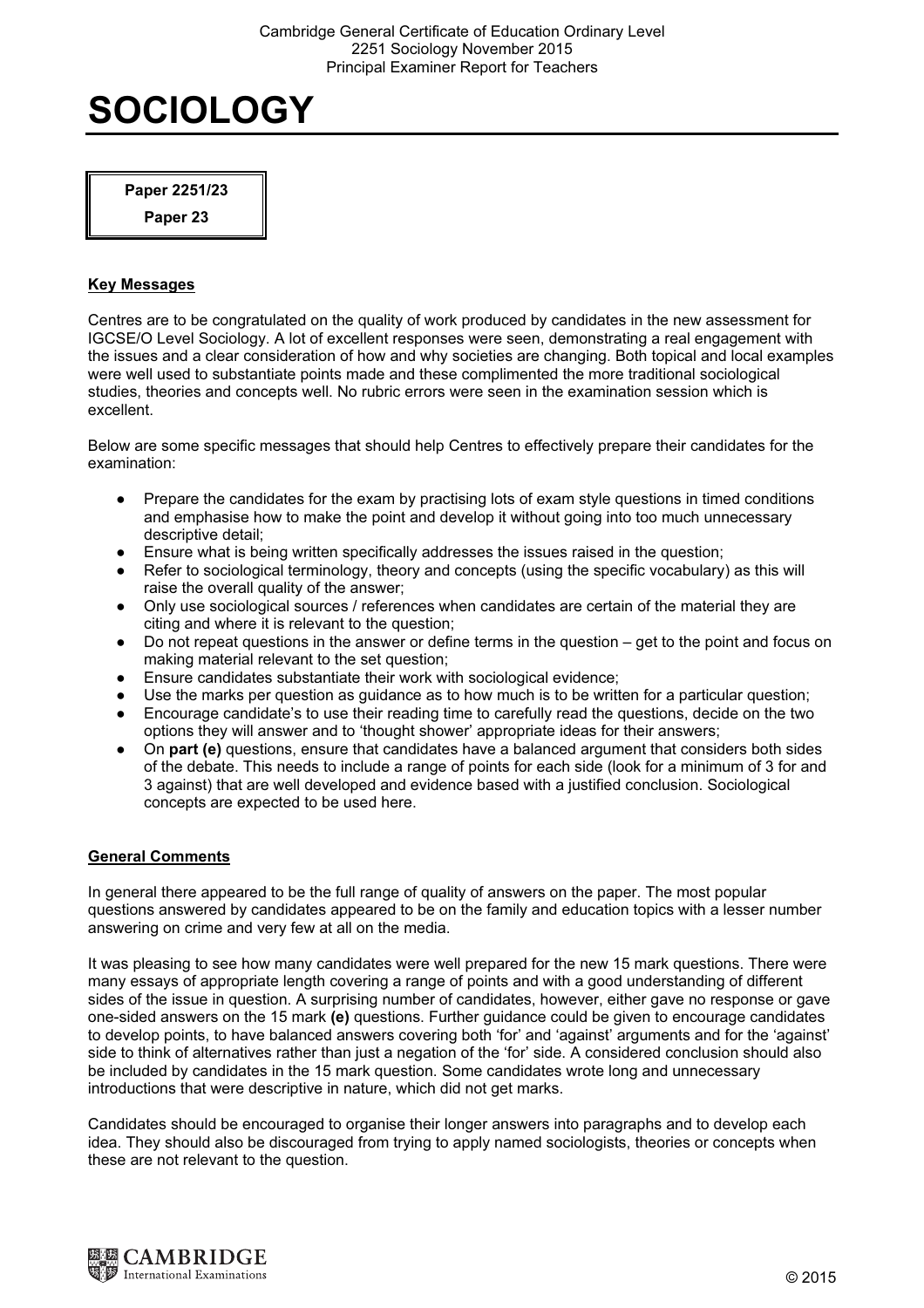A small number of candidates wrongly labelled questions which could have misled Examiners in terms of mark allocation. For example whilst answering Question 2e, the candidate wrongly labels it as 2d.

### Comments on specific questions

## Question 1

## Comment

- (a) Most candidates were able to give good, clear and accurate answers here, often using well chosen examples to support their definition.
- (b) This was the most successfully answered question in this section. A significant majority of candidates were able to correctly identify and describe two ways in which family life could be negative. Candidates focused on parents, relationships, gender roles, children etc.
- (c) There were many common sense answers seen for this question, with a lack of key concepts. There were however, some excellent answers which used a wide range of points, particularly those that considered the wide range of people and factors that divorce could affect. Some really good points about the economic position of women, for example, were seen.
- (d) This question prompted a variety of responses of very different quality. Some candidates did not talk about the nuclear family being in decline but instead explained the rise of other family forms. Others focused on Functionalist views of the nuclear family form being the best. The best answers looked at family diversity, secularisation, rising divorce rates and the changing roles of women. It is crucial that candidates directly answer the question set in order to maximise their chances of success.
- (e) This was a well answered question with candidates making good use of Feminist theory and evidence in many cases, in order to develop and substantiate their points. Conceptual engagement was good here. Some candidates, however, compared families today with those in the past and these could only be credited at a low level. A few others did not look at both sides of the debate and so could score no more than eight marks.

- (a) Answers to this question were very variable with most candidates scoring only one mark for a partial definition. It is crucial that terms are accurately and fully defined in the part 'a' section.
- (b) Some good answers were seen here that engaged well with sociological concepts and theories i.e. hidden curriculum, Marxism, Functionalism and gender roles. A small number of candidates misunderstood the word 'socialisation'.
- (c) This was a generally well answered question although a number of candidates made quite repetitive points that thus prevented them from scoring at the top end of band 2. A lot of examples of sanctions (both positive and negative) were seen but fewer candidates were then able to explain how sanctions controlled candidates.
- (d) A few candidates produced excellent answers to this question, engaging theoretically through discussion of Functionalist theory. A key focus was on equal opportunities and ideas about achieved status. However, several candidates either did not understand the term 'meritocratic' or were confused about it. Others wrote instead about how education was not meritocratic and this could not be credited.
- (e) Candidates engaged well with the issues in this question with most being able to discuss both home and School factors and their influence on educational achievement. Less successful was the conceptual engagement with several 'commonsensical' answers being seen.